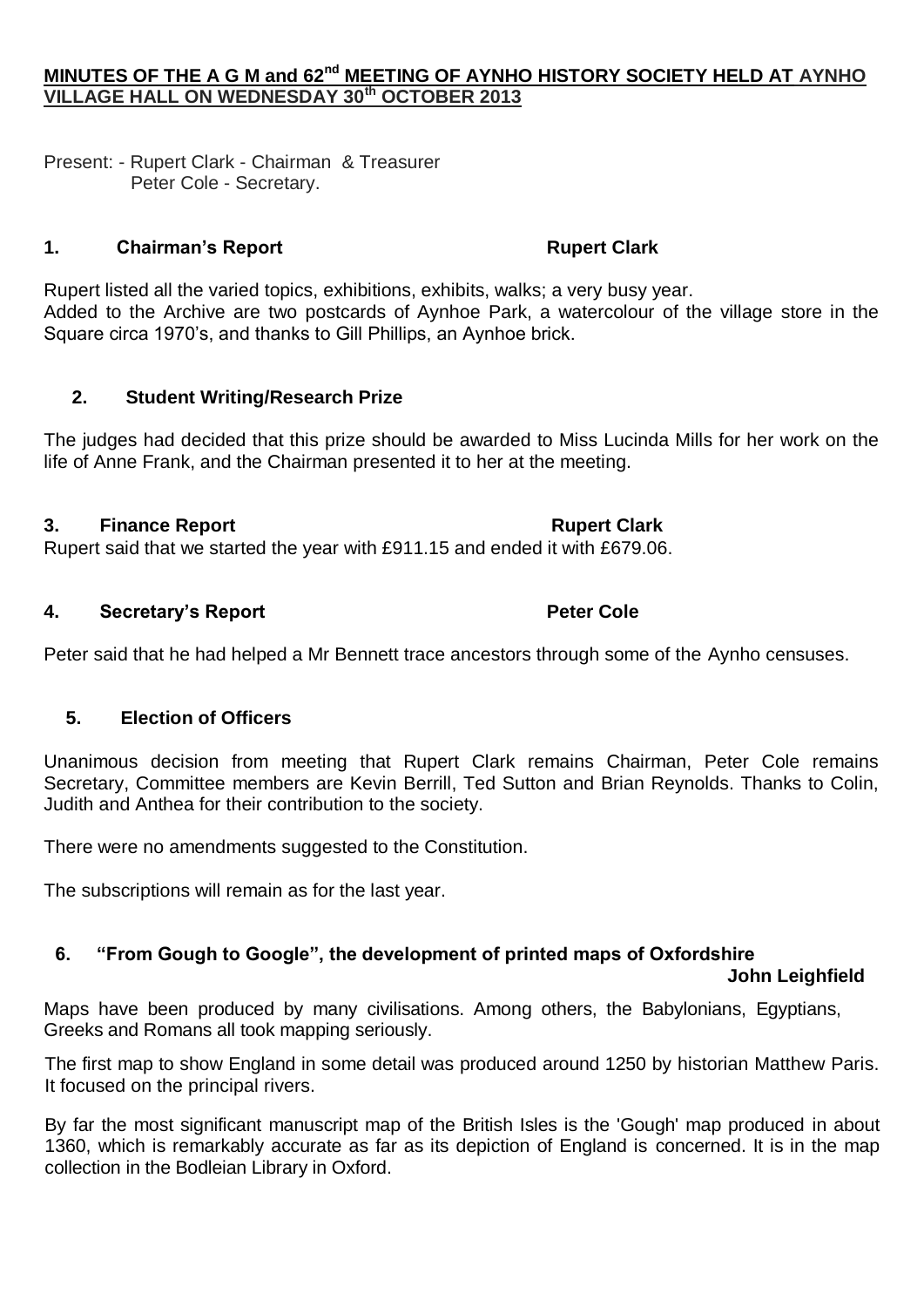In the last half of the sixteenth century a number of increasingly good woodcut and copper plate printed maps of England were produced, culminating in the finest and most accurate of them all produced by Christopher Saxton. This map, 'Britannia Insularum in Oceano Maxima', was printed on 21 sheets. Saxton, a Yorkshireman, revolutionised mapping in Britain by surveying all the counties of England and Wales and in 1579 publishing one of the first regional atlases of any country in the world. Not only was this a pioneering effort, but it was also very accurate and was the basis of virtually all printed maps of the counties of England and Wales throughout the seventeenth and early eighteenth centuries. There is a 1590 painting of Queen Elizabeth the First showing her standing on one of his maps to illustrate that she owned the kingdom. Bearing in mind the means of travel, the fact that no one had mapped most parts of the country before and the sheer quality of the result of Saxton's work, this was a truly remarkable achievement. He was the father of British map making. His map of 1574 is the first one to depict "Ayno" on it. Being on the county boundary, Aynho usually features on Oxfordshire maps.

One of the best-known mapmakers was John Speed. He didn't actually do mapping, but he used the work of others like Saxton. He decorated and added to them in a way that makes them uniquely attractive. He was the first to show the Hundreds on county maps. He was the first to put on his maps small plans or views of the main towns (providing us with the first printed map of many towns); he added a significant amount of heraldry into the framework of the maps, and from 1616 onwards, he added a certain amount of classical information. The popularity of Speed's atlas is demonstrated by the very large number of editions it went through. It was first published in 1611; the last edition was in 1770.

Roads are notable by their absence in maps of the first three quarters of the sixteenth century. In 1675 that changed dramatically when John Ogilby produced his *Britannia.* This was a monumental work, containing one hundred plates illustrating in considerable detail the principal roads of England and Wales. His work can be seen as the basis of 'strip maps' that have continued until the present. Once *Britannia* had been published, the road information it contained was added to the plates of the classic earlier atlases such as Saxton and Speed. *Britannia* itself was copied and produced in reduced format by other map sellers for more than a century. Ogilby's achievement makes him one of the greatest figures in British mapmaking.

In 1695, another edition of *Britannia* was published with maps produced by Robert Morden. He made great claims for the innovations in his maps but, in truth, he brought little that was new. However he did regularise the spelling of place names. Morden produced a series of playing cards in 1676 that were decorated with small county maps. They are the first incorporating roads, a year after Ogilby's *Britannia* had made this possible.

There was little real advance in county mapmaking in the first half of the 18th century - although a large number of similar looking maps, still based on Speed but with varying forms of decoration were produced, mostly in a fairly small format.

The first keeper of the Ashmolean Museum when it opened in 1683 was Dr Robert Plot who was also the University's first professor of Chemistry. In 1677, Dr Plot had published his *Natural History of Oxfordshire.* This is heavily illustrated and has as its first illustration a beautifully engraved and highly decorated map of Oxfordshire by Michael Burghers. This is the map at the largest scale of Oxfordshire up to that date.

Emmanuel Bowen and Thomas Kitchin were two very prolific makers of maps in mid-century, producing many maps in slight variants to illustrate magazines, histories and guides for travellers. They responded to a general desire for maps at a larger scale and produced two atlases that were out of the ordinary. In 1760 they issued *The Large English Atlas* that was the largest-format county atlas to date. The scale varied to fit the 27" by 20" size of the pages and, in the case of Oxfordshire and Northamptonshire, is just under three quarters of an inch to the mile. All the maps are remarkable for the amount of detailed descriptive text they contain and the lush cartouche carrying the county title